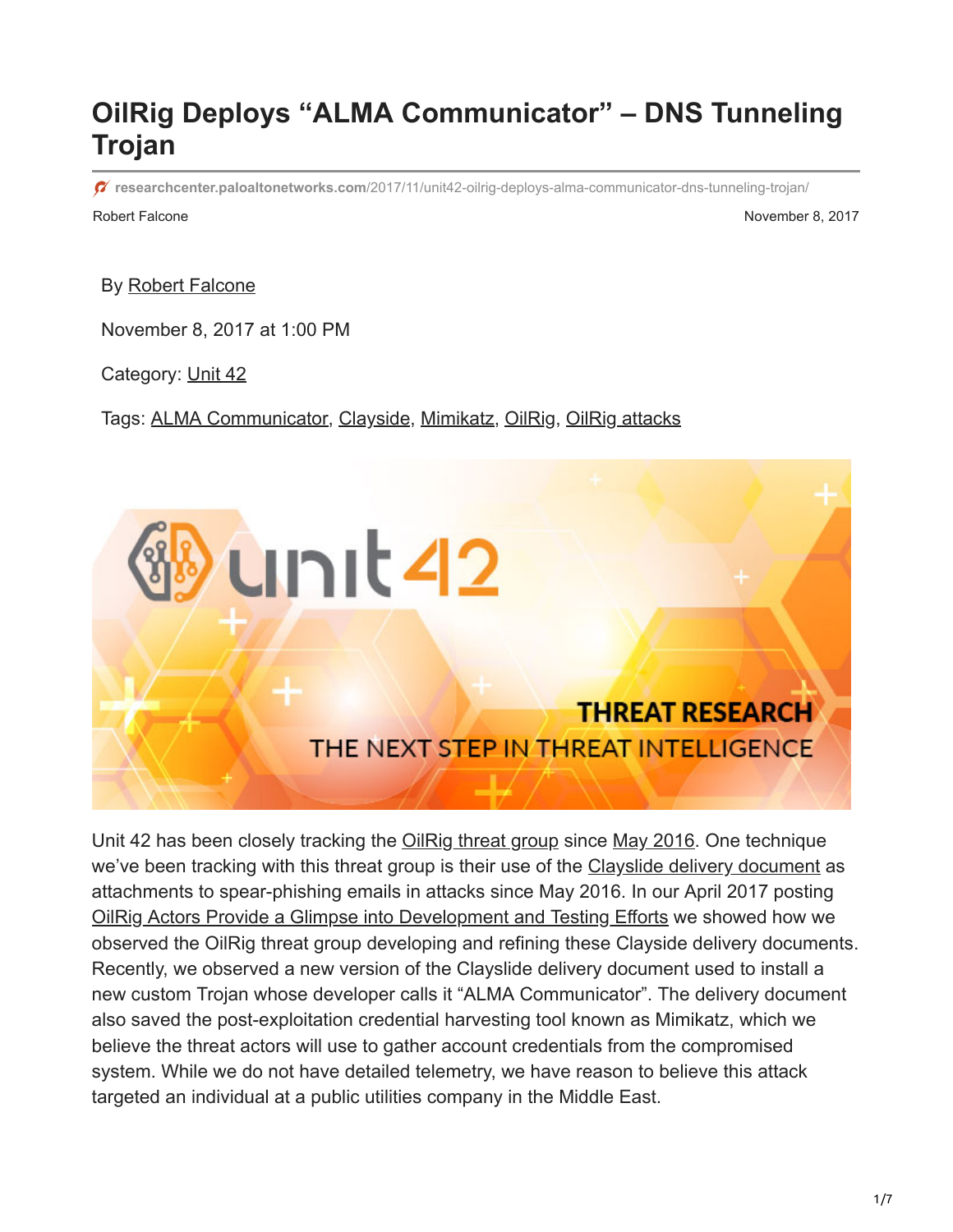## New Clayslide Delivery Document

The most recent build of Clayslide operates in a similar way to its predecessors, as it initially displays an "Incompatible" worksheet that states that the Excel file was created with a newer version of Excel and the user needs to "Enable Content" to view the document. If the user clicks "Enable Content", a malicious macro will run that begins by displaying a hidden worksheet that contains decoy contents, as seen in the following:



While the decoy is displayed to the victim, the malicious macro accesses data from specific cells in the "Incompatible" worksheet that it concatenates to create an .HTA file, which it then saves to %PUBLIC%\tmp.hta and opens with the mshta.exe application. The .HTA file contains HTML that will run a VBScript that finally installs the malicious payload for this attack.

The payload installation process begins with the .HTA file creating a folder named %PUBLIC%\{5468973-4973-50726F6A656374-414C4D412E-2}, to which it writes three files with the following names:

- SystemSyncs.exe
- m6.e
- $\bullet$  cfg

The .HTA file contains two encoded executables that it will decode and write to m6.e and SystemSyncs.exe. The .HTA file contains a base64 encoded configuration that it decodes and saves to the cfg file, which the Trojan will use to obtain the C2 domain that it will use to communicate with the threat actor. The C2 domain saved to the cfg file in this attack is prosalar[.]com.

The SystemSyncs.exe file (SHA256:

2fc7810a316863a5a5076bf3078ac6fad246bc8773a5fb835e0993609e5bb62e) is a custom Trojan created by the OilRig group called "ALMA Communicator", which we will describe in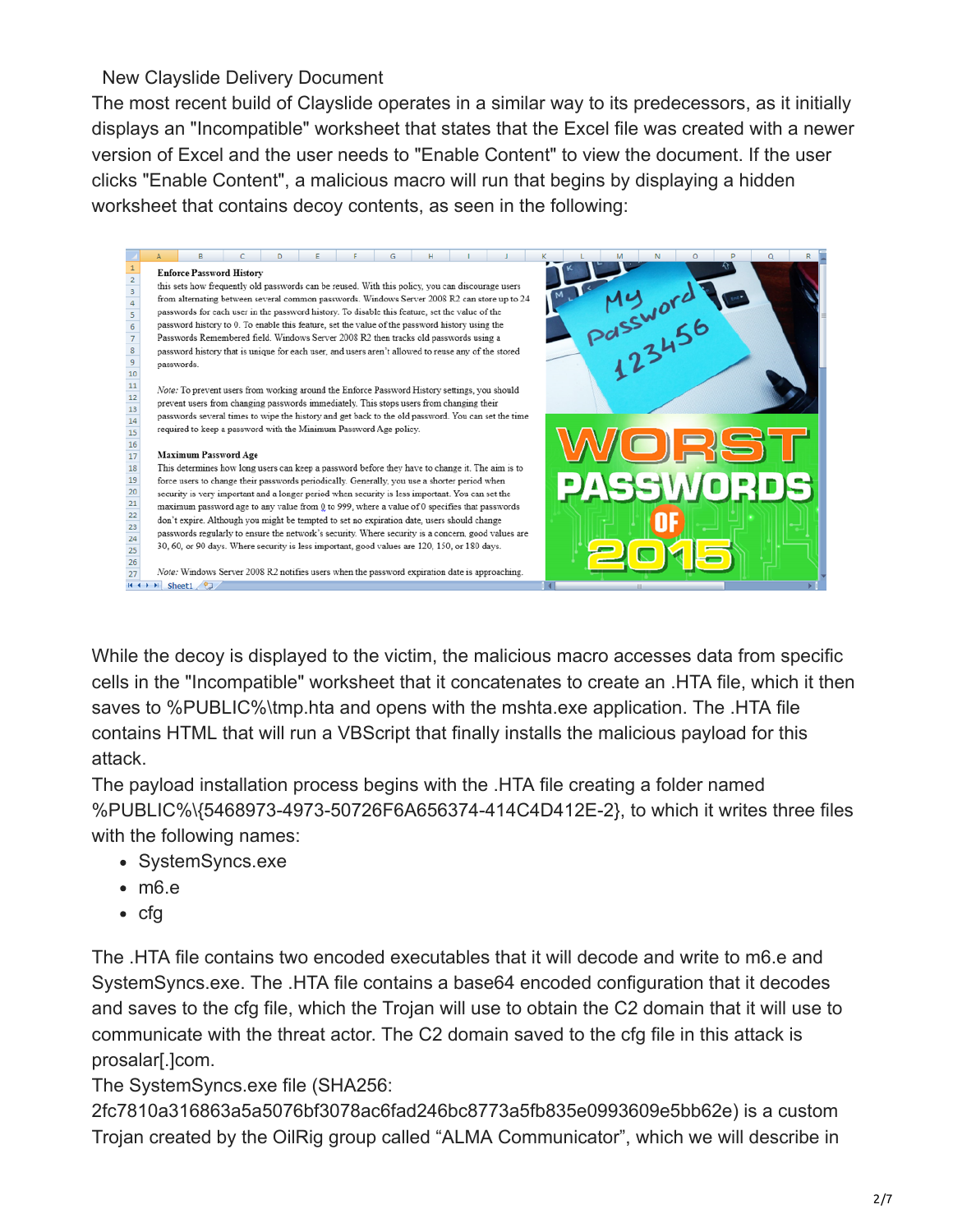detail in the next section.

The "m6.e" file dropped by the .HTA file is a variant of Mimikatz (SHA256: 2d6f06d8ee0da16d2335f26eb18cd1f620c4db3e880efa6a5999eff53b12415c) tool. We have seen the OilRig threat group using Mimikatz for credential gathering during its postexploitation activities, however, this is the first time we have observed the threat group delivering Mimikatz during the delivery phase of the attack. We believe the Clayslide delivery document dropped this additional tool based on the limitations of ALMA Communicator's C2 channel, which we will describe later in this report.

The VBScript in the .HTA file executes the SystemSyncs.exe payload and achieves persistent execution by creating a scheduled task. Unlike past Clayslide documents that create a scheduled task via the schtask application via the command prompt, the VBScript programmatically creates the task using the Schedule.Service object. The scheduled task created, as seen in Figure 1, shows that the payload will be executed every two minutes with the command line argument "Lock".

| <b>Task Scheduler</b>                                                                                                                                         |                 |                |  |                                                                                                                                                    |               |
|---------------------------------------------------------------------------------------------------------------------------------------------------------------|-----------------|----------------|--|----------------------------------------------------------------------------------------------------------------------------------------------------|---------------|
| File Action View Help                                                                                                                                         |                 |                |  |                                                                                                                                                    |               |
| ◆ ◆ 】 置 【 】 置                                                                                                                                                 |                 |                |  |                                                                                                                                                    |               |
|                                                                                                                                                               | Name            |                |  | Status Triggers                                                                                                                                    | Next Run Time |
|                                                                                                                                                               |                 |                |  | Micro_{50726F6A656374-414C4D41-446E73-2} Ready At 8:00 AM on 5/2/2006 - After triggered, repeat every 00:02:00 indefinitely. 11/1/2017 11:46:00 AM |               |
| $\left($                                                                                                                                                      |                 |                |  | ш                                                                                                                                                  |               |
| General Triggers Actions<br>Conditions Settings   History (disabled)                                                                                          |                 |                |  |                                                                                                                                                    |               |
| When you create a task, you must specify the action that will occur when your task starts. To change these actions, open the task property pages using the Pi |                 |                |  |                                                                                                                                                    |               |
|                                                                                                                                                               | Action          | <b>Details</b> |  |                                                                                                                                                    |               |
|                                                                                                                                                               | Start a program |                |  | "C:\Users\Public\{5468973-4973-50726F6A656374-414C4D412E-2}\SystemSyncs.exe" Lock                                                                  |               |



## ALMA Communicator Trojan

The ALMA Communicator Trojan is a backdoor Trojan that uses DNS tunneling exclusively to receive commands from the adversary and to exfiltrate data. This Trojan specifically reads in a configuration from the cfg file that was initially created by the Clayslide delivery document. ALMA does not have an internal configuration, so the Trojan does not function without the cfg file created by the delivery document.

After reading in its configuration, the Trojan creates two folders for staging, named Download and Upload. ALMA uses the Download folder to save batch files provided by the C2 server, which it will eventually run. ALMA uses the Upload folder to store the output of the executed batch files, which it will eventually exfiltrate to the C2 server.

ALMA Communicator uses DNS tunneling as its C2 communication channel using a specific protocol that uses specially crafted subdomains to transmit data to the C2 server and specific IPv4 addresses to transmit data from the C2 to the Trojan. The transmission of information from the Trojan to the C2 server occurs through DNS requests to resolve specially crafted subdomains on the configured C2 domain.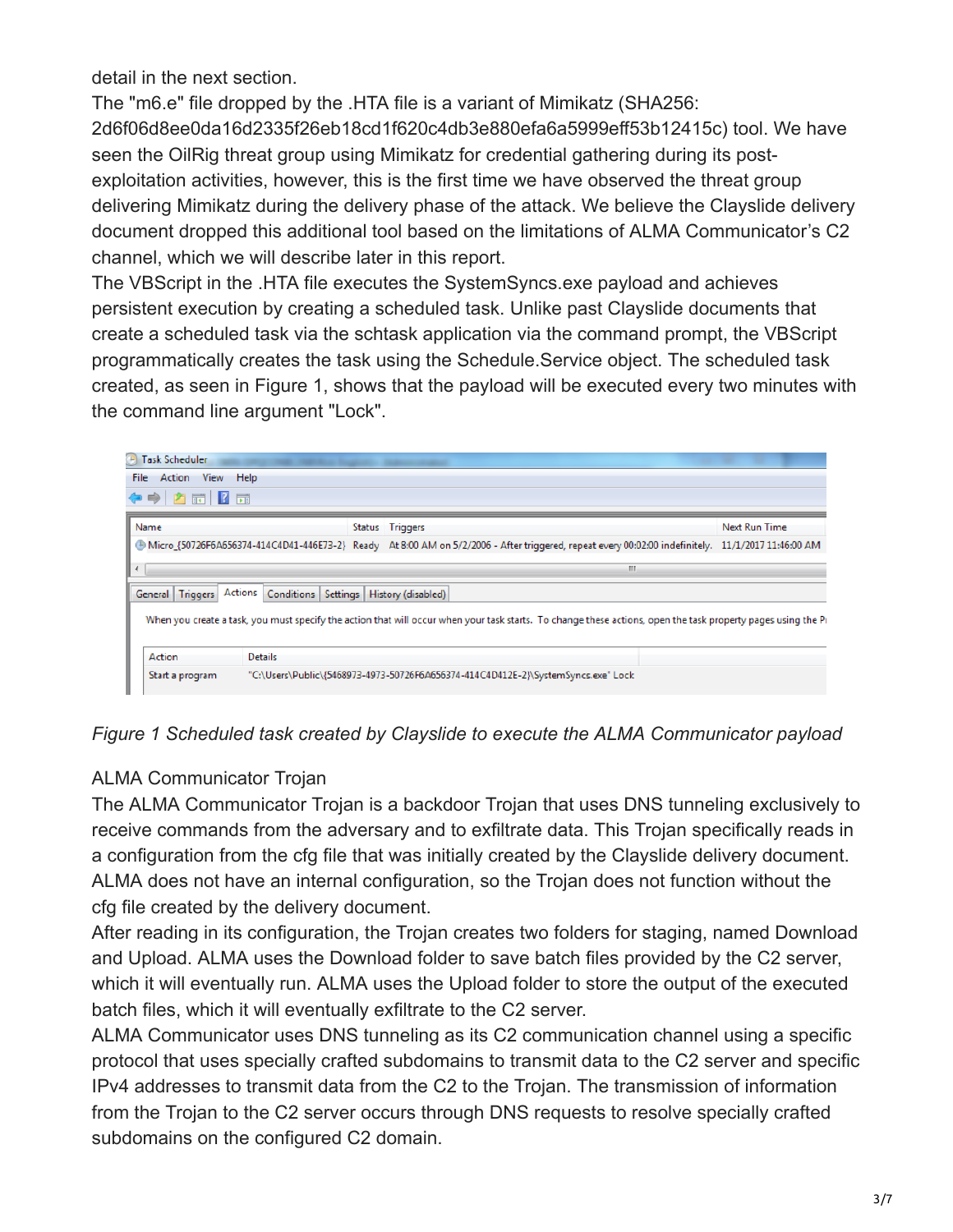To build these specially crafted subdomains, the Trojan generates a random four-digit number and concatenates a hardcoded string of ID. The Trojan then appends a unique identifier for the compromised system to this string. To generate this unique identifier, the Trojan starts by obtaining the system's ProductId from the registry, specifically at SOFTWARE\Microsoft\Windows NT\CurrentVersion\ProductId. If it cannot find this registry key, it will use the hardcoded value 00000-00000-00000-00000. It then obtains the username and concatenates an underscore followed by the product id string. The Trojan takes the MD5 hash of this string and uses it as the basis for the unique identifier for the compromised system. It then appends the hardcoded -0-2D-2D string to finish the construction of the subdomain used to beacon the C2 server. Figure 2 shows the structure of the domains that ALMA communicator will send to the C2 server to receive data.



*Figure 2 Domain used by ALMA communicator to receive data from the C2 server*

To provide a better explanation of the unique identifier generated by ALMA communication, let's consider a test system with the username and product id create the string Administrator\_00000-00000-00000-00000, which results in an MD5 hash of 35ead98470edf86a1c5a1c5fb2f14e02. The Trojan will generate the unique identifier string 3d7f11b4 by taking the first, fifth, ninth, thirteenth, seventeenth, twenty first, twenty fifth and twenty ninth characters from the MD5 hash and concatenating them together, as seen in Figure 3.



*Figure 3 How ALMA Communicator generates the unique identifier for the compromised system*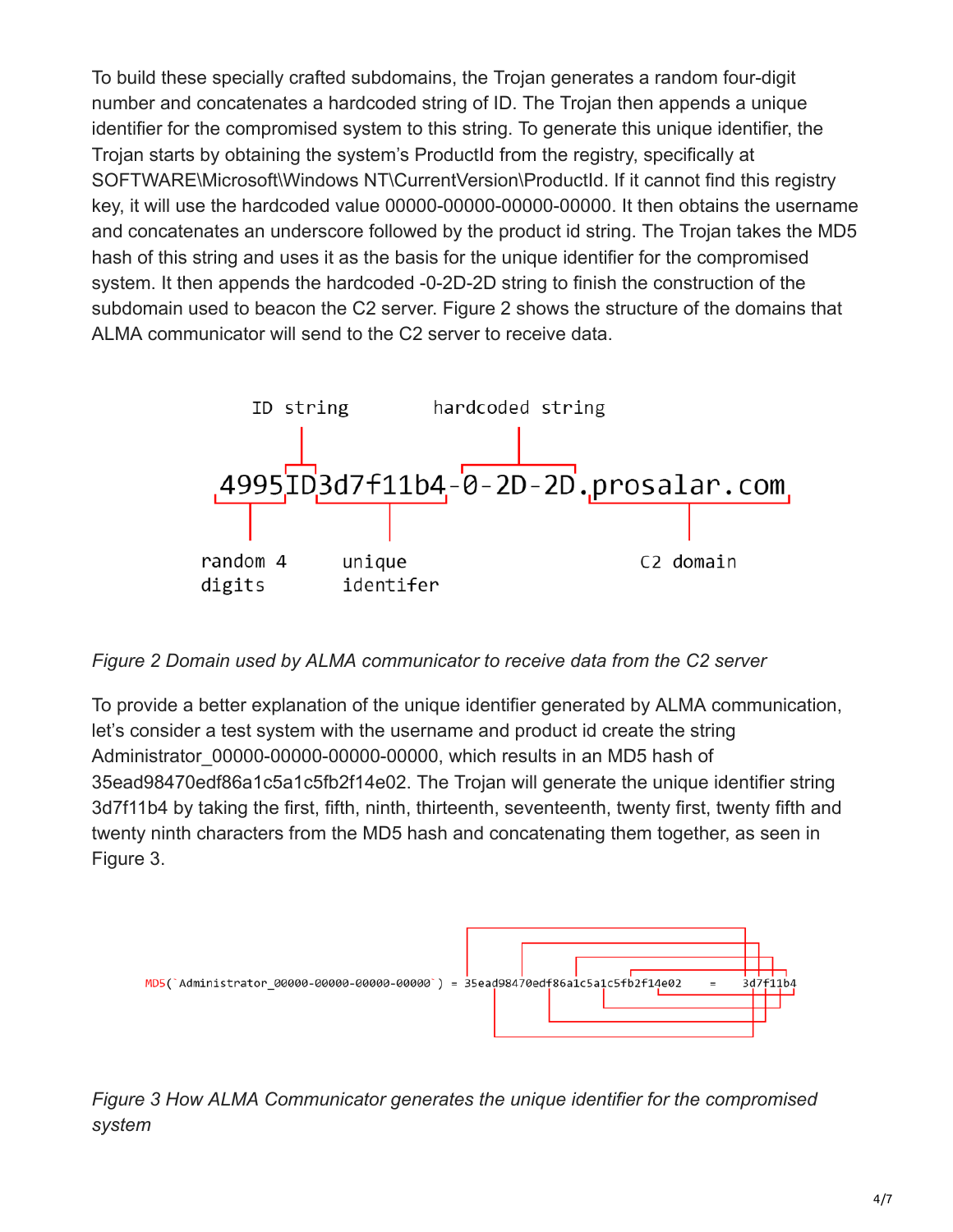The C2 server will reply to the beacon DNS requests with IPv4 addresses within A records. The Trojan will parse these requests for two specific IP addresses, one to mark the beginning and one to mark the end of the transmission of data from the C2 to the Trojan. The two specific IP addresses to mark the start and end of the data are:

Start - 36.37.94.33 (\$%^!)

End - 33.33.94.94 (!!^^)

The C2 will respond to DNS queries between these two responses with IP addresses that the Trojan will treat as binary data. During our analysis, we observed the following data being sent from the C2 server to our analysis system, with \$%^! and !!^^ representing the start and stop markers for the data:

1 \$%^! DnsInit.bat@echo off & chcp 65001\r\necho

2 %userdomain%\\%username% 2>&1 & echo %computername% 2>&1 & echo

```
________________________________Task__________________________________
```

```
4
   & schtasks /query /FO List /TN "Google_{50726F6A656374-
```
5 414C4D41-48747470}" /V | findstr /b /n /c:"Repeat: Every:" 2>&1

6 & schtasks /query /FO List /TN "Micro\_{50726F6A656374-

7 414C4D41-446E73-2}" /V | findstr /b /n /c:"Repeat: Every:" 2>&1 & echo

```
8
```
3

```
______________________________________________________________________ 
\overline{||\mathsf{vv}\rangle}
```
Based on the data sent back from the C2, the Trojan will create a file named \_DnsInit.bat with commands seen in the data. The Trojan stores the batch file in the Download folder. The Trojan will then enumerate this folder and create a cmd.exe process with the path to the batch script as a command line argument. The Trojan will add to the command line argument the string " > " followed by the batch script's filename with the .txt.Prc file extension to write the output of the command to a text file in the Upload folder. Before running the process, the following string to the end command line argument to delete the batch script upon execution: \r\nDEL /f /q \"%~0\"|exit

The Trojan will then attempt to send the newly created file in the Upload folder that contains the result of running the command. The DNS requests used to send this data has four fields that are split up using a hyphen, which are:

- 1. Random four-digit number followed by static "ID" string and the 10 character unique system identifier
- 2. Number of DNS queries needed to send entire data stream
- 3. Maximum of 20 characters for 10 hexadecimal bytes of data to transmit
- 4. String of characters for hexadecimal bytes for filename transmitted

To better visualize the structure of a DNS query used to send data, the following is shows the domain name that the Trojan will build to send data to its C2 server:

[random 4 digits]ID[unique identifier]-[number of DNS queries needed]-[string of hexadecimal bytes for sent data]-[string of hexadecimal bytes for filename being sent].prosalar[.]com For example, figure 4 is the first DNS query issued after our testing system ran the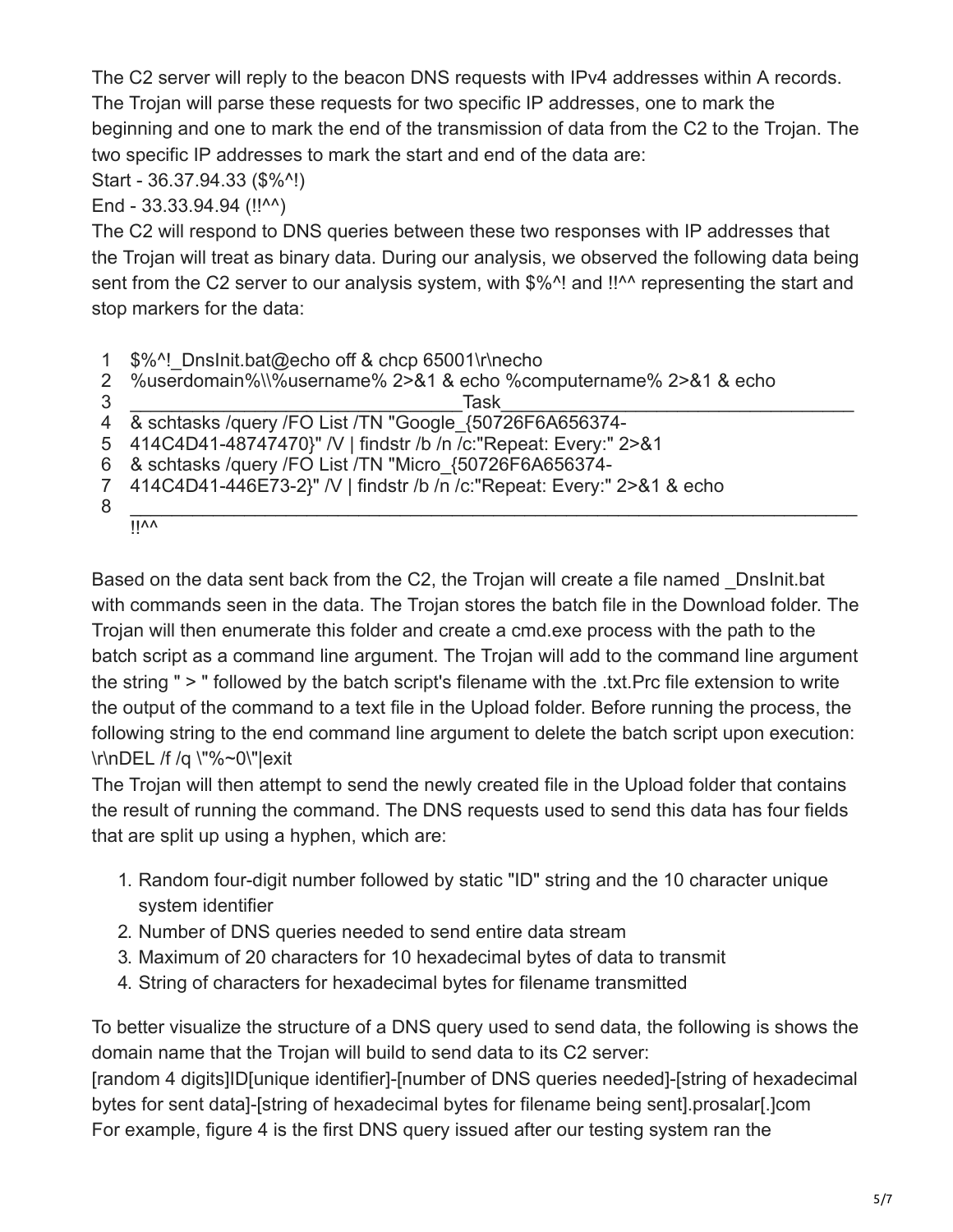\_DnsInit.bat script provided by the C2 server mentioned above. As you can see, each DNS request can only send 10 bytes of data at a time, requiring 29 outbound requests to transmit the 289 bytes of output that was generated by the batch script.



*Figure 4 Subdomain that ALMA Communicator attempts to resolve to transmit data to its C2 server*

As you can surmise, ALMA Communicator's C2 channel is rather limited when it comes to data transfer. If an actor wished to use ALMA communicator to exfiltrate large files, it would result in a very large number of outbound DNS requests, as each outbound request can only send 10 bytes at a time. Even more limiting is the data transmission from the C2 server to the Trojan, which can only send 4 bytes per DNS request, as each IPv4 address is treated as data. We believe this is the reason why the Clayslide delivery document saved the Mimikatz tool to the system instead of having the actor download the tool to the system after a successful compromise. Based on the 4-byte per DNS request limitation, the ALMA Communicator would generate 189,568 DNS requests (not including the start and stop requests) to transmit the 758,272 byte Mimikatz tool to the system, which may be detected by security systems or personnel.

## **Conclusion**

The OilRig threat group continues to use their Clayslide delivery document in their attack campaigns. The current variant of Clayslide also suggests that this group continues to develop these delivery documents with new installation techniques to evade detection. This threat group also continues to add new payloads to their toolset as well, with ALMA Communicator being the most recent addition. Lastly, it appears that OilRig still prefers using DNS tunneling for its C2 channel of choice, as ALMA Communicator, Helminth and ISMAgent all use this technique for C2 communications.

Palo Alto Networks customers are protected by the following:

- WildFire identifies ClaySlide delivery documents and ALMA Communicator samples as malicious
- Traps blocks the ALMA Communicator Trojan via Local Analysis and blocks the Clayslide delivery document based on "Suspicious macro detected"

Indicators of Compromise f37b1bbf5a07759f10e0298b861b354cee13f325bc76fbddfaacd1ea7505e111 (Clayslide)